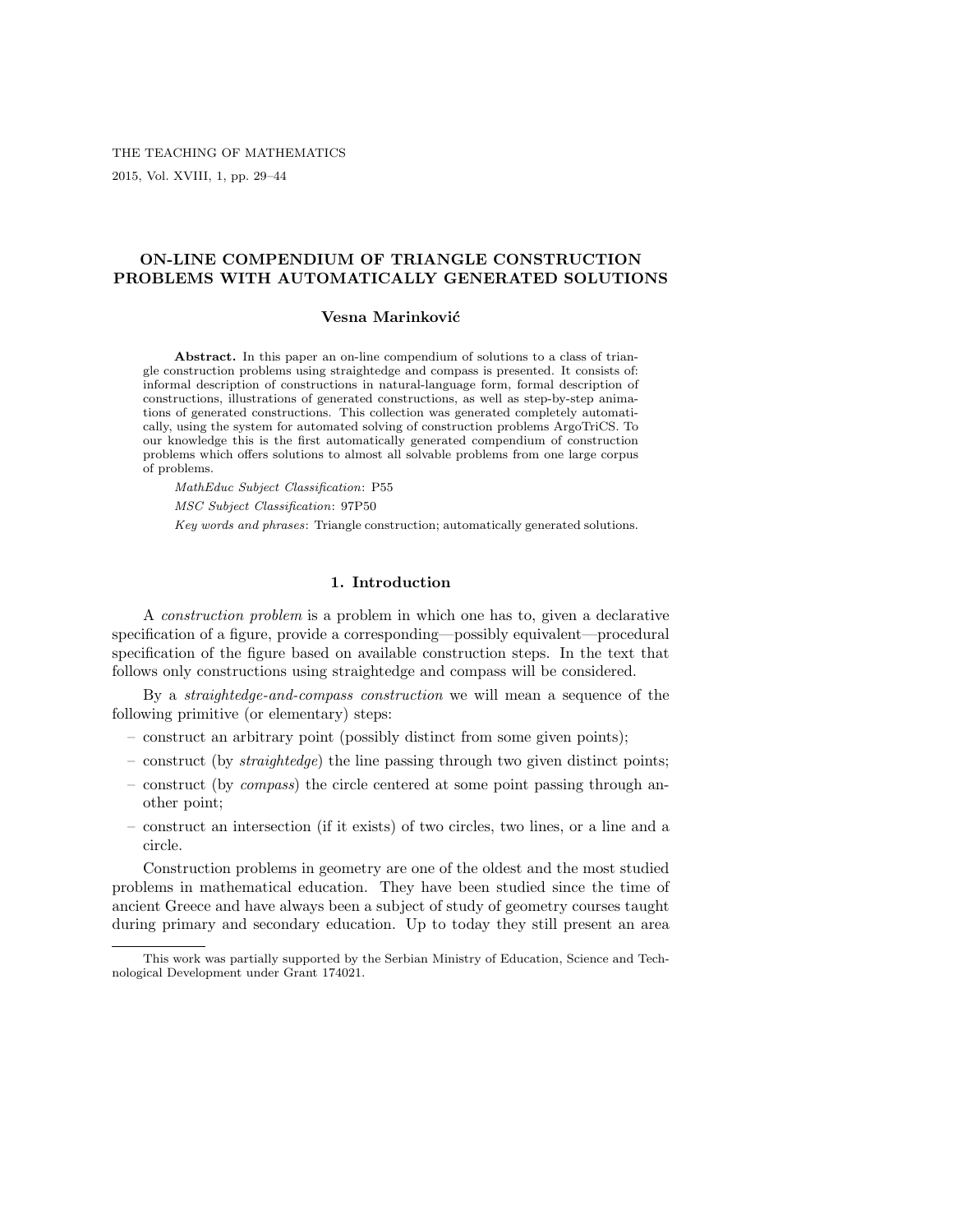full of challenges even for experienced mathematicians. It is so because of the huge search space which makes solving this type of problems very hard, both for human mathematicians and a computer. This huge search space originates from the fact that primitive construction steps can be applied in a number of ways, exploding further along the construction. Additional problem represents the fact that some of construction problems, for instance, circle squaring, cube duplication, and angle trisection are proved unsolvable using an algebraic argument [30]. Usually, these unconstructibility results are not taught during the geometry courses since these proofs involve algebraic knowledge.

#### 1.1. Triangle construction problems

Triangle location construction problems are construction problems in which the task is to construct a triangle  $ABC$ , using straightedge and compass, given positions of three characteristic points of the triangle. The problems of this type have been studied for centuries, while in 1982 William Wernick presented a list of triangle location problems where three characteristic points are selected from the list of the following 16 points [32]:

- $A, B, C, O$ : three vertices and circumcenter;
- $M_a$ ,  $M_b$ ,  $M_c$ ,  $G$ : side midpoints and centroid;
- $H_a$ ,  $H_b$ ,  $H_c$ ,  $H$ : three feet of altitudes and orthocenter;
- $T_a$ ,  $T_b$ ,  $T_c$ ,  $I$ : three feet of the internal angles bisectors and incenter.

In total, there are 560 triples of the above points, but the list presented by Wernick consisted of only 139 significantly different non-trivial problems.<sup>1</sup> Problems from the Wernick's list were divided in four different classes:

- redundant problems: if there is a point in the triple such that it is uniquely determined and constructible using the remaining two points, the problem is considered *redundant* and denoted by **R** (for instance, the problem  $\{A, B, M_c\}$ ) is redundant since given points  $A$  and  $B$ , the point  $M_c$  is uniquely determined).
- locus dependent problems: if there exists the required triangle ABC only if given points meet some constraints, then the problem is considered locus dependent and denoted by **L** (for instance, the problem  $\{A, B, O\}$  is considered locus dependent, since the point  $O$  has to belong to the perpendicular bisector of the segment AB for the triangle ABC to exist).
- solvable problems: if there is a construction of the required triangle ABC starting with the given points, the problem is considered *solvable* and denoted by **S** (for instance, the problem  $\{A, B, M_a\}$  is solvable).
- unsolvable problems: if for some given points the required triangle  $ABC$  exists, but it is not constructible, then the problem is considered unsolvable and denoted by U (for instance, the problem  $\{T_a, T_b, T_c\}$  is unsolvable).

<sup>&</sup>lt;sup>1</sup>For instance, the triple  $\{A, B, C\}$  is considered trivial and, for instance, the problems  $\{A, B, M_a\}, \{A, B, M_b\}, \{B, C, M_b\}, \{B, C, M_c\}, \{A, C, M_a\}, \text{and } \{A, C, M_c\}$  are considered to be symmetric (i.e., analogous).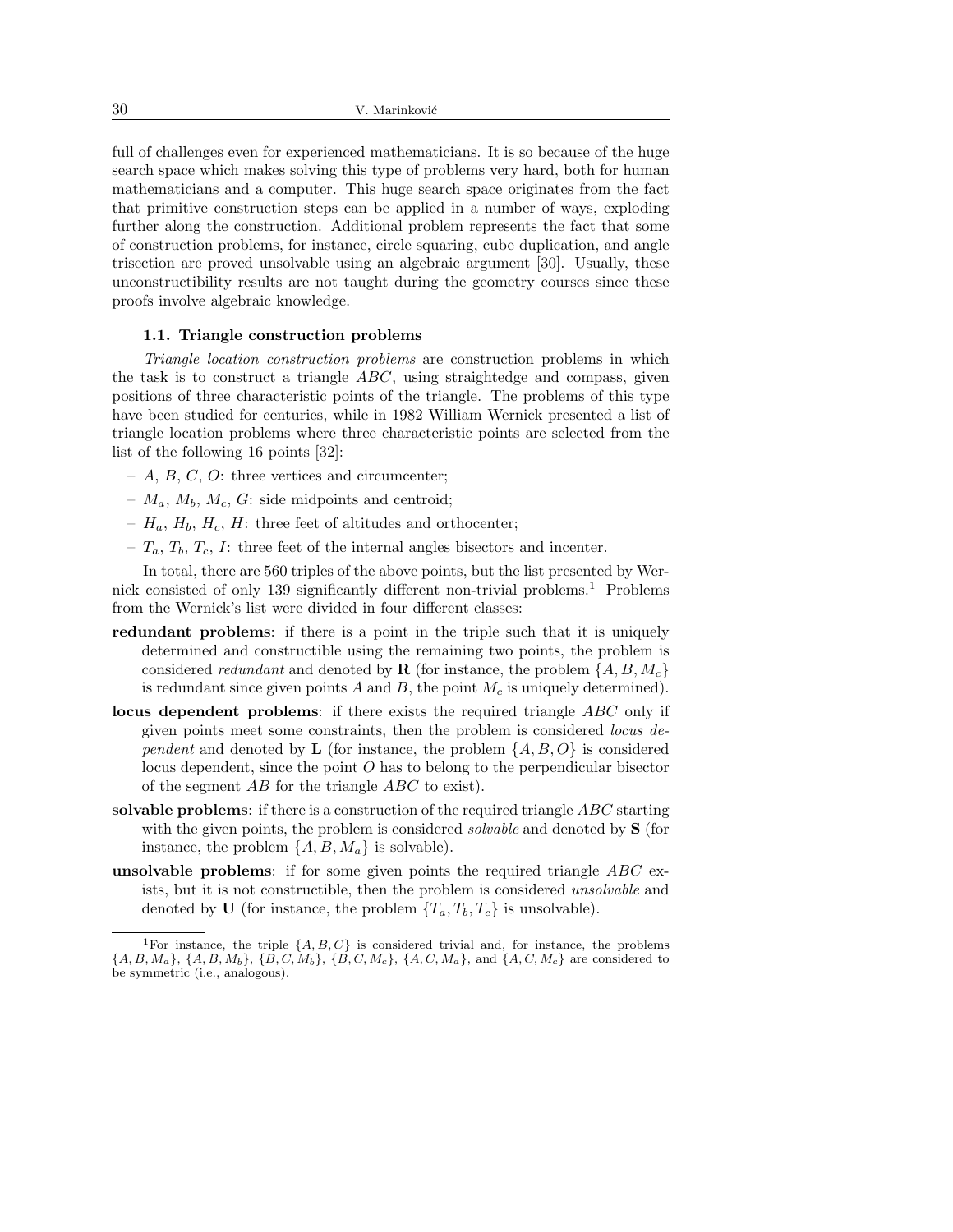In the original version of the list, the status of 41 problems was unknown. In the meanwhile, many of the problems with unresolved status were analysed [1,5,6,23,29,31,33] and today, statuses of all problems from Wernick's list are determined and they are given in Table 1. There are 74 S problems, 39 U problems, 3 R problems, and 23 L problems.

| 1. $A, B, O$                   | L | 36. $A, M_b, T_c$         | S | 71. $O, G, H$              | R | 106. $M_a$ , $H_b$ , $T_c$ | U |
|--------------------------------|---|---------------------------|---|----------------------------|---|----------------------------|---|
| $A, B, M_a$<br>2.              | S | 37. $A, M_b, I$           | S | 72. $O, G, T_a$            | U | 107. $M_a$ , $H_b$ , I     | U |
| $A, B, M_c$<br>3.              | R | 38. $A, G, H_a$           | L | 73. O, G, I                | U | 108. $M_a$ , $H$ , $T_a$   | S |
| 4. $A, B, G$                   | S | 39. $A, G, H_b$           | S | 74. $O, H_a, H_b$          | U | 109. $M_a, H, T_b$         | U |
| 5. $A, B, H_a$                 | L | 40. $A, G, H$             | S | 75. $O, H_a, H$            | S | 110. $M_a, H, I$           | U |
| 6. A, B, $H_c$                 | L | 41. $A, G, T_a$           | S | 76. $O, H_a, T_a$          | S | 111. $M_a, T_a, T_b$       | U |
| 7. $A, B, H$                   | S | 42. $A, G, T_b$           | U | 77. $O, H_a, T_b$          | U | 112. $M_a, T_a, I$         | S |
| 8. A, B, Ta                    | S | 43. $A, G, I$             | S | 78. $O, H_a, I$            | U | 113. $M_a, T_b, T_c$       | U |
| 9. A, $B, T_c$                 | L | $A, H_a, H_b$<br>44.      | S | 79. $O, H, T_a$            | U | 114. $M_a, T_b, I$         | U |
| 10. $A, B, I$                  | S | $A, H_a, H$<br>45.        | L | 80. $O, H, I$              | U | 115. $G, H_a, H_b$         | U |
| 11. A, O, Ma                   | S | $A, H_a, T_a$<br>46.      | L | 81. $O, T_a, T_b$          | U | 116. $G, H_a, H$           | S |
| $12. A, O, M_b$                | L | 47. A, $H_a, T_b$         | S | 82. $O, T_a, I$            | S | 117. $G, H_a, T_a$         | S |
| 13. $A, O, G$                  | S | 48. $A, H_a, I$           | S | 83. $M_a$ , $M_b$ , $M_c$  | S | 118. $G, H_a, T_b$         | U |
| 14. A, $O, H_a$                | S | 49. $A, H_b, H_c$         | S | 84. $M_a$ , $M_b$ , $G$    | S | 119. $G, H_a, I$           | S |
| 15. $A, O, H_b$                | S | 50. $A, H_b, H$           | L | 85. $M_a, M_b, H_a$        | S | 120. $G, H, T_a$           | U |
| 16. $A, O, H$                  | S | 51. $A, H_b, T_a$         | S | 86. $M_a, M_b, H_c$        | S | 121. $G, H, I$             | U |
| 17. $A, O, T_a$                | S | 52.<br>$A, H_b, T_b$      | L | 87. $M_a$ , $M_b$ , $H$    | S | 122. $G, T_a, T_b$         | U |
| 18. $A, O, T_b$                | S | 53.<br>$A, H_b, T_c$      | S | 88. $M_a$ , $M_b$ , $T_a$  | U | 123. $G, T_a, I$           | U |
| 19. $A, O, I$                  | S | 54. $A, H_b, I$           | S | 89. $M_a, M_b, T_c$        | U | 124. $H_a$ , $H_b$ , $H_c$ | S |
| 20. $A, M_a, M_b$              | S | $A, H, T_a$<br>55.        | S | 90. $M_a, M_b, I$          | U | 125. $H_a$ , $H_b$ , $H$   | S |
| 21. A, $M_a$ , $G$             | R | 56. A, H, $T_b$           | U | 91. $M_a, G, H_a$          | L | 126. $H_a$ , $H_b$ , $T_a$ | S |
| 22. $A, M_a, H_a$              | L | 57. $A, H, I$             | S | 92. $M_a, G, H_b$          | S | 127. $H_a$ , $H_b$ , $T_c$ | U |
| 23. A, $M_a$ , $H_b$           | S | $A, T_a, T_b$<br>58.      | S | 93. $M_a, G, H$            | S | 128. $H_a$ , $H_b$ , I     | U |
| 24. $A, M_a, H$                | S | $A, T_a, I$<br>59.        | L | 94. $M_a, G, T_a$          | S | 129. $H_a$ , $H$ , $T_a$   | L |
| 25. A, $M_a, T_a$              | S | 60. $A, T_b, T_c$         | S | 95. $M_a, G, T_b$          | U | 130. $H_a$ , $H$ , $T_b$   | U |
| 26. $A, M_a, T_b$              | U | 61.<br>$A, T_b, I$        | S | 96. $M_a, G, I$            | S | 131. $H_a$ , $H$ , $I$     | S |
| 27. $A, M_a, I$                | S | 62. $O, M_a, M_b$         | S | 97. $M_a$ , $H_a$ , $H_b$  | S | 132. $H_a, T_a, T_b$       | U |
| 28. A, $M_b$ , $M_c$           | S | 63. O, M <sub>a</sub> , G | S | 98. $M_a$ , $H_a$ , $H$    | L | 133. $H_a, T_a, I$         | S |
| 29. $A, M_b, G$                | S | 64. $O, M_a, H_a$         | L | 99. $M_a$ , $H_a$ , $T_a$  | L | 134. $H_a, T_b, T_c$       | U |
| 30. A, $M_b$ , $H_a$           | L | 65. $O, M_a, H_b$         | S | 100. $M_a$ , $H_a$ , $T_b$ | U | 135. $H_a, T_b, I$         | U |
| 31. $A, M_b, H_b$              | L | 66. $O, M_a, H$           | S | 101. $M_a$ , $H_a$ , I     | S | 136. $H, T_a, T_b$         | U |
| 32. A, $M_b$ , $H_c$           | L | 67. $O, M_a, T_a$         | L | 102. $M_a$ , $H_b$ , $H_c$ | L | 137. $H, T_a, I$           | U |
| $\overline{33}$ . A, $M_b$ , H | S | 68. $O, M_a, T_b$         | U | 103. $M_a$ , $H_b$ , $H$   | S | 138. $T_a, T_b, T_c$       | U |
| 34. $A, M_b, T_a$              | S | 69. $O, M_a, I$           | S | 104. $M_a$ , $H_b$ , $T_a$ | S | 139. $T_a, T_b, I$         | S |
| 35. $A, M_b, T_b$              | L | 70. $O, G, H_a$           | S | 105. $M_a$ , $H_b$ , $T_b$ | S |                            |   |

Table 1. The final status of all Wernick's problems

Harold Connelly considered an extended Wernick's list [4], involving four additional points: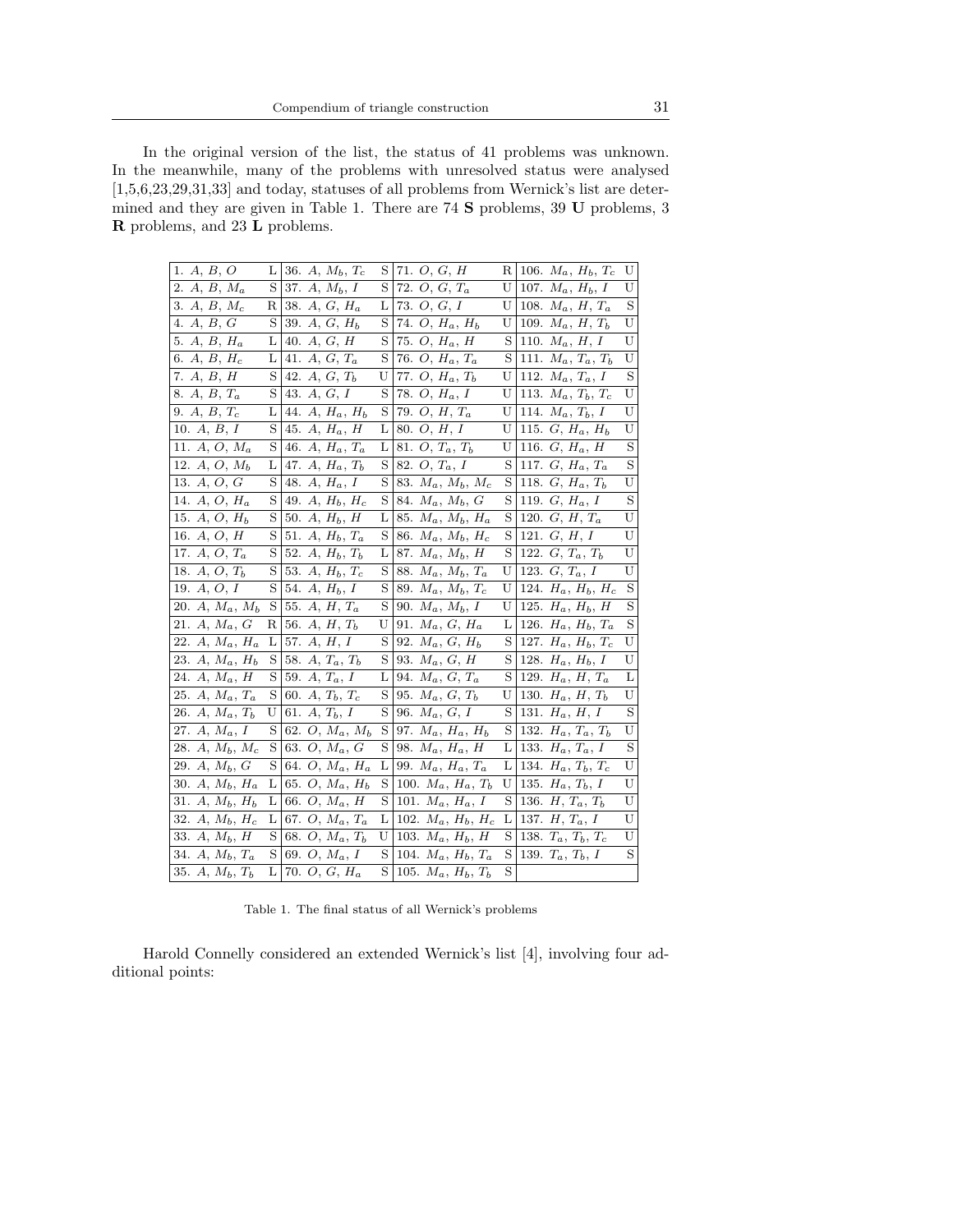- $E_a$ ,  $E_b$ ,  $E_c$ : three Euler points;
- N: center of the nine-point circle.

There are 140 new significantly different problems. The current status of the problems from Connelly's list is given in Table 2: there are 73 S problems, 11 U problems, 5 R problems, 19 L problems, as well as 32 problems with unknown status.

| 1. A, B, $E_a$                     | S | 36. A, $M_a$ , N        | S        | 71. $E_a$ , $H$ , $T_b$    | U | 106. $E_a$ , $M_b$ , $T_c$ |         |
|------------------------------------|---|-------------------------|----------|----------------------------|---|----------------------------|---------|
| 2. $A, B, E_c$                     | S | 37. $A, M_b, N$         | S        | 72. $E_a$ , $H_a$ , $H_b$  | S | 107. $E_a$ , N, O          | S       |
| 3. $A, B, N$                       | S | 38. $A, N, O$           | S        | 73. $E_a$ , $H_a$ , I      | S | 108. $E_a$ , N, $T_a$      | S       |
| 4. $A, E_a, E_b$                   | S | 39. $A, N, T_a$         |          | 74. $E_a$ , $H_a$ , $M_a$  | L | 109. $E_a$ , N, $T_b$      |         |
| 5. $A, E_a, G$                     | S | 40. A, N, $T_b$         |          | 75. $E_a$ , $H_a$ , $M_b$  | S | 110. $E_a$ , $O$ , $T_a$   |         |
| 6. A, $E_a$ , H                    | R | 41. $E_a, E_b, E_c$     | S        | 76. $E_a$ , $H_a$ , N      | L | 111. $E_a$ , $O$ , $T_b$   |         |
| 7. A, $E_a$ , $H_a$                | L | 42. $E_a, E_b, G$       | S        | 77. $E_a$ , $H_a$ , $O$    | S | 112. $E_a, T_a, T_b$       |         |
| 8. A, $E_a$ , $H_b$                | L | 43. $E_a, E_b, H$       | S        | 78. $E_a$ , $H_a$ , $T_a$  | L | 113. $E_a, T_b, T_c$       |         |
| $\overline{9}$ . A, $E_a$ , I      | S | 44. $E_a, E_b, H_a$     | S        | 79. $E_a$ , $H_a$ , $T_b$  |   | 114. $G, H, N$             | R       |
| 10. $A, E_a, M_a$                  | S | 45. $E_a, E_b, H_c$     | S        | 80. $E_a$ , $H_b$ , $H_c$  | L | 115. $G, H_a, N$           | S       |
| 11. $A, E_a, M_b$                  | S | 46. $E_a, E_b, I$       | U        | 81. $E_a$ , $H_b$ , I      |   | 116. $G, I, N$             | U       |
| 12. $A, E_a, N$                    | S | 47. $E_a, E_b, M_a$     | L        | 82. $E_a$ , $H_b$ , $M_a$  | L | 117. $G, M_a, N$           | S       |
| 13. A, $E_a$ , O                   | S | 48. $E_a, E_b, M_c$     | S        | 83. $E_a$ , $H_b$ , $M_b$  | S | 118. $G, N, O$             | R       |
| 14. $A, E_a, T_a$                  | S | 49. $E_a, E_b, N$       | L        | 84. $E_a$ , $H_b$ , $M_c$  | S | 119. $G, N, T_a$           | U       |
| 15. $A, E_a, T_b$                  | U | 50. $E_a, E_b, O$       | S        | 85. $E_a$ , $H_b$ , N      | L | 120. $H, H_a, N$           | S       |
| 16. $A, E_b, E_c$                  | S | 51. $E_a, E_b, T_a$     |          | 86. $E_a$ , $H_b$ , O      | S | 121. $H, I, N$             | U       |
| 17. $A, E_b, G$                    | S | 52. $E_a, E_b, T_c$     | U        | 87. $E_a$ , $H_b$ , $T_a$  |   | 122. $H, M_a, N$           | S       |
| 18. $A, E_b, H$                    | S | 53. $E_a$ , $G$ , $H$   | S        | 88. $E_a$ , $H_b$ , $T_b$  | U | 123. $N, N, O$             | R       |
| 19. $A, E_b, H_a$                  | S | 54. $E_a, G, H_a$       | S        | 89. $E_a$ , $H_b$ , $T_c$  |   | 124. $N, N, T_a$           | U       |
| 20. $A, E_b, H_b$                  | L | 55. $E_a, G, H_b$       | $S \mid$ | 90. $E_a$ , I, $M_a$       | S | 125. $H_a$ , $H_b$ , N     | L       |
| 21. $A, E_b, H_c$                  | S | $E_a, G, I$             |          | 91. $E_a$ , $I$ , $M_b$    |   | 126. $H_a$ , I, N          | S       |
| 22. $A, E_b, I$                    |   | 57. $E_a, G, M_a$       | S        | 92. $E_a$ , $I$ , $N$      | S | 127. $H_a$ , $M_a$ , N     | L       |
| 23. $A, E_b, M_a$                  | S | 58. $E_a, G, M_b$       | S        | 93. $E_a$ , $I$ , $O$      |   | 128. $H_a$ , $M_b$ , N     | L       |
| 24. $A, E_b, M_b$                  | S | 59. $E_a, G, N$         | S        | 94. $E_a$ , $I$ , $T_a$    |   | 129. $H_a$ , N, O          | $\rm S$ |
| 25. A, $E_b$ , $M_c$               | S | 60. $E_a, G, O$         | S        | 95. $E_a$ , $I$ , $T_b$    |   | 130. $H_a$ , N, $T_a$      | S       |
| 26. $A, E_b, N$                    | S | 61. $E_a$ , $G$ , $T_a$ |          | 96. $E_a$ , $M_a$ , $M_b$  | L | 131. $H_a$ , N, $T_b$      |         |
| 27. $A, E_b, O$                    | S | 62. $E_a$ , $G$ , $T_b$ |          | 97. $E_a$ , $M_a$ , N      | R | 132. $I, M_a, N$           | S       |
| 28. $A, E_b, T_a$                  |   | 63. $E_a$ , $H$ , $H_a$ | L        | 98. $E_a$ , $M_a$ , $O$    | S | 133. $I, N, O$             | U       |
| $\overline{29}$ . A, $E_b$ , $T_b$ |   | 64. $E_a$ , H, $H_b$    | L        | 99. $E_a$ , $M_a$ , $T_a$  | S | 134. $I, N, T_a$           |         |
| 30. $A, E_b, T_c$                  |   | 65. $E_a$ , $H$ , I     | S        | 100. $E_a$ , $M_a$ , $T_b$ |   | 135. $M_a$ , $M_b$ , N     | L       |
| 31. $A, G, N$                      | S | 66. $E_a$ , $H$ , $M_a$ | S        | 101. $E_a$ , $M_b$ , $M_c$ | S | 136. $M_a$ , N, O          | S       |
| 32. $A, N, N$                      | S | 67. $E_a$ , $H$ , $M_b$ | S        | 102. $E_a$ , $M_b$ , N     | L | 137. $M_a$ , N, $T_a$      | S       |
| 33. $A, H_a, N$                    | S | 68. $E_a$ , $H$ , $N$   | S        | 103. $E_a$ , $M_b$ , O     | S | 138. $M_a, N, T_b$         |         |
| $\overline{34. A}, H_b, N$         | S | 69. $E_a$ , $H$ , $O$   | S        | 104. $E_a$ , $M_b$ , $T_a$ |   | 139. $N, O, T_a$           | U       |
| 35. $A, I, N$                      |   | 70. $E_a$ , $H$ , $T_a$ | S        | 105. $E_a$ , $M_b$ , $T_b$ |   | 140. $N, T_a, T_b$         |         |

Table 2. Status of the problems from Connelly's list

Triangle location construction problems, like the ones from Wernick's and Connelly's corpora, are present in many (if not all) geometry courses taught during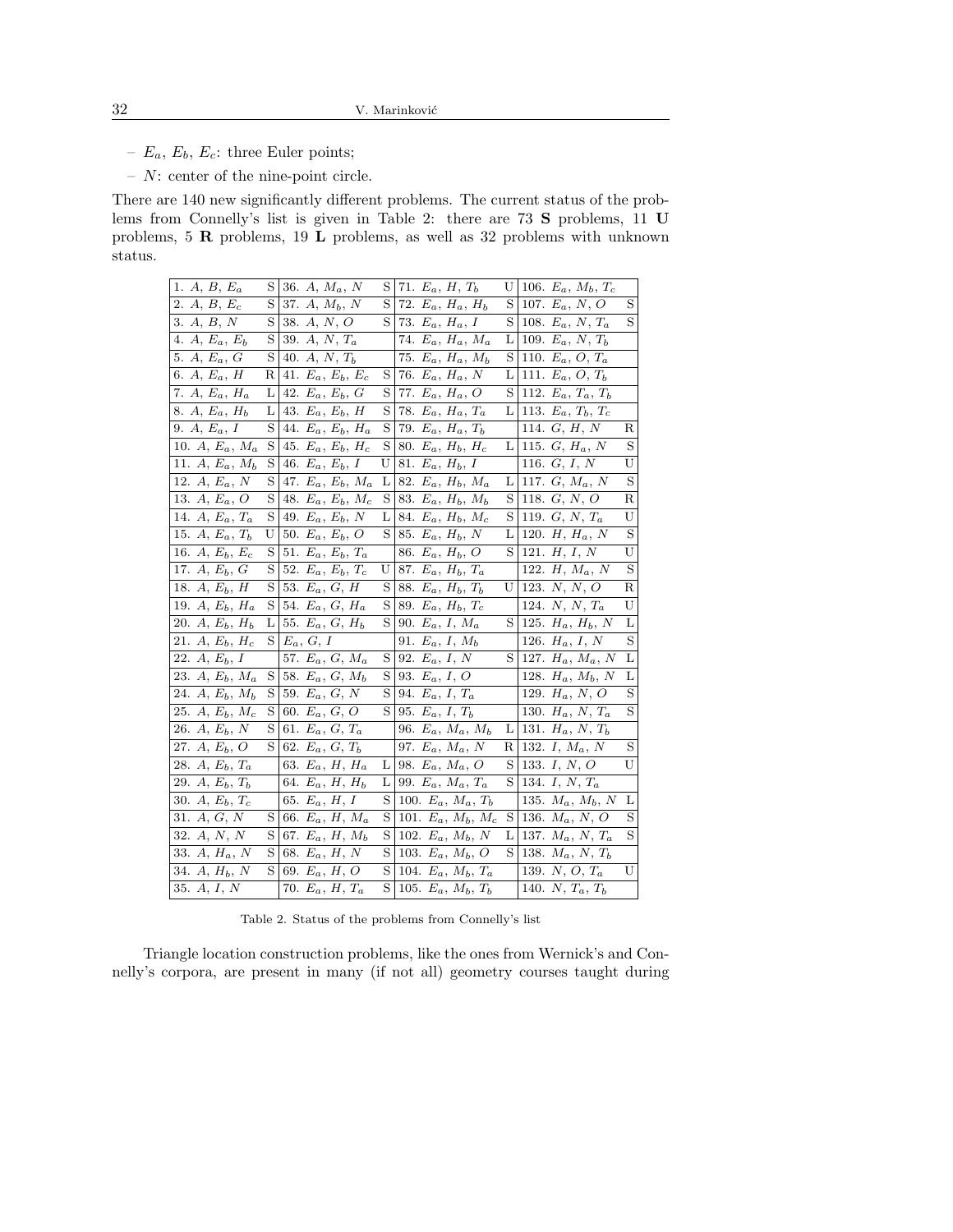primary and secondary school. Also, since solving construction problems requests paradigmatic reasoning, they are often found in mathematical competitions.

#### 1.2. Software for mathematical education

In recent years, development of new technologies has allowed new insights into the solving construction problems. With a help of computer tools, it is easier to work on these problems and to understand their solutions. Mathematical software have been widely used in education since early 1990's, primarily through dynamic geometry tools like Cabri, Sketchpad, Cinderella and GeoGebra [11,12,16,25,26]. They allow teachers and students to carry out geometric constructions in accurate way in a dynamic graphical environment. Also, in this way a user can explore geometric relationships of the objects dynamically and discover relationships that hold between some of the objects, which could be helpful for solving the problem. Teachers find it useful to spend some extra time to produce precise descriptions of constructions followed by the corresponding illustrations, since it could lead to better understanding of the construction problems and their solutions. The use of mathematical software tools have not only improved the relevance of constructions in teaching geometry, but it has also increased the number of applications of geometry to other fields. However, in most cases, the use of mathematical software was restricted to visualization and experimentation, without going into deeper issues of mathematical proving and solving processes. Only recently, advanced automated techniques like methods for automated theorem proving (that were earlier available only within academic tools) have been introduced in widely used educational tools like GeoGebra [2].

We believe that computer-based methods are now in mature enough stage to provide a substantial steps forward in mathematical educations. There are automated theorem provers capable of proving highly complex geometry theorems and solvers capable of solving highly complex construction problems. Such computerbased systems can, further, help systematic coverage of large portions of school geometry. However, none of geometric construction tools such as Cabri, Sketchpad, Cinderella and GeoGebra offer a system for automated solving of construction problems or a systematic set of solved construction problems, which could be useful for students.

In this paper we present on-line compendiums of automatically generated solutions to construction problems. They consist of hundreds of interesting problems from Wernick's and Connelly's corpora. For solving these construction problems our system for automated solving of construction problems ArgoTriCS was used [20]. For each problem, a construction in natural-language form, a formal description of the construction in GCLC language, an illustration of the construction, as well as a step-by-step animation of the construction are generated. The compiled on-line compendium contains many interesting problems which should be useful in education, in the teaching process, for million of students solving this type of problems all over the world, especially in situations when a student does not have his/her teacher nearby to help with a specific problem. The generated step-by-step constructions could guide the students during the search for a construction.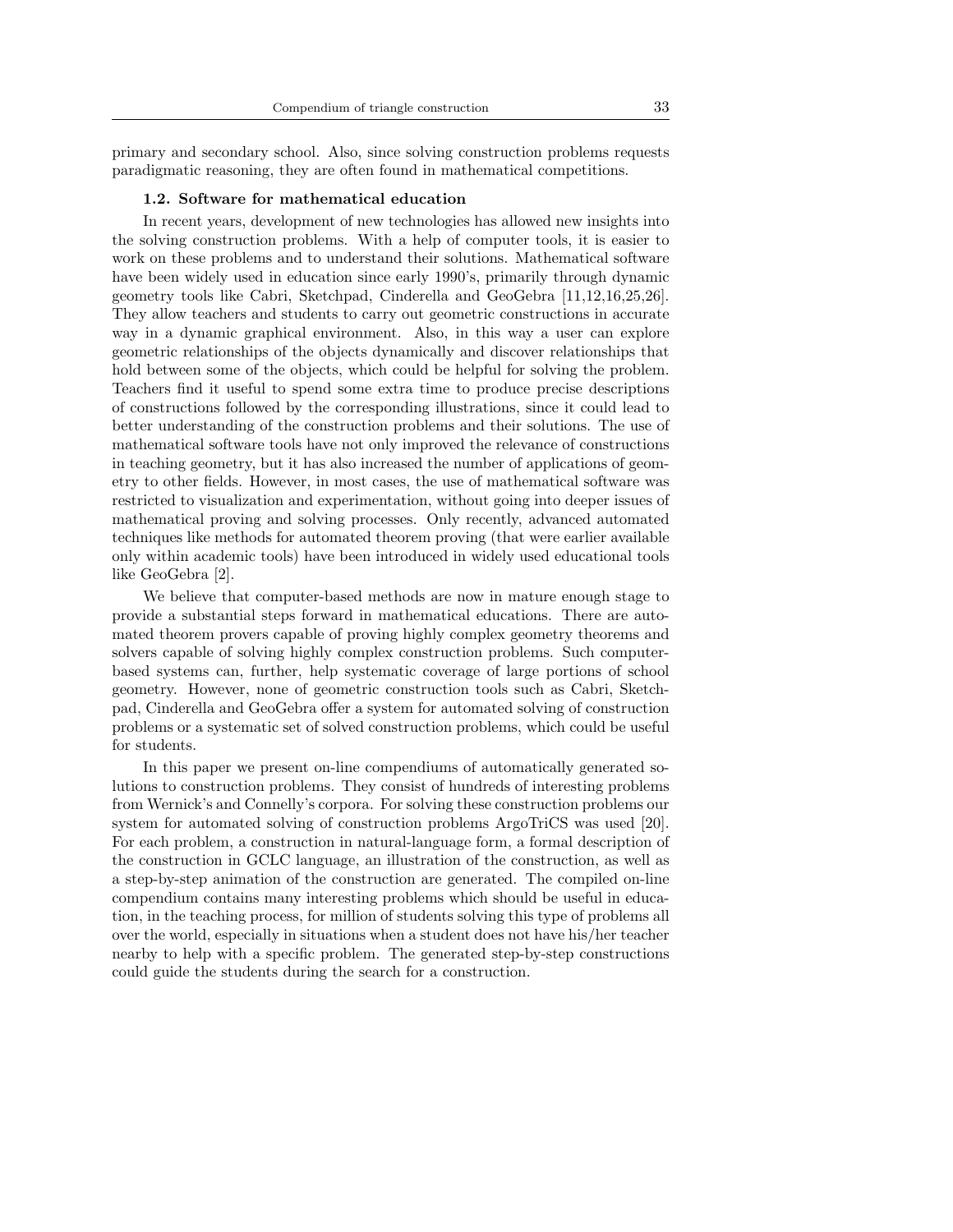Overview of the paper. In Section 2, a brief overview of the ArgoTriCS system is given, with some examples of generated constructions. In Section 3, a description of automatically generated step-by-step constructions, accompanied by animated figures is given. In Section 4, the sets of problems that the compendiums consist of are described and the generated compendiums, with a couple of examples are presented. In Section 5, plans for the future work are described and final conclusions are drawn.

## 2. Overview of the system ArgoTriCS

In this section we give a brief overview of the system ArgoTriCS [20,21,22]. It is a system that, given some background geometrical knowledge, solves automatically a construction problem. Its main features include:

- detection of relevant geometry knowledge and its division into the sets of definitions, lemmas and primitive constructions;<sup>2</sup>
- guided search which restricts construction of objects only to those objects that could be relevant for a construction;
- appropriate handling of redundant and locus dependent problems.

Solving of the problems from one given corpus consists of preprocessing phase, used for gathering all relevant instantiated knowledge available, and the solving phase. The solving phase consists of firstly testing if the problem is symmetric to some other already solved problem, then testing if the problem is redundant, otherwise, testing if the problem is locus dependent, and finally, if neither of these two is true – a generation of construction. If the problem is solved, the obtained construction trace is simplified by keeping only relevant construction steps in the construction [20].

Each solution of a construction problem, automatically generated by the system ArgoTriCS, consists of:

- informal description of construction in natural language form;
- formal specification of construction using the GCLC language [13,14];
- corresponding illustration;
- step-by-step animation of the generated figure, showed in synchronization with step-by-step textual description of the construction;
- $-$  non-degeneracy conditions (NDG conditions) which guarantee that the solution exists and determination conditions (DET conditions) which state when the solution is uniquely determined;
- proofs of correctness of generated construction.

A construction in natural language form is given in English language, in  $\text{LATEX}$ format and it consists of the list of construction steps. Each construction step is

<sup>2</sup>The detected knowledge consists of around 90 instantiated definitions and 2 general definitions, around 120 instantiated lemmas and 20 general lemmas, as well as around 20 primitive constructions.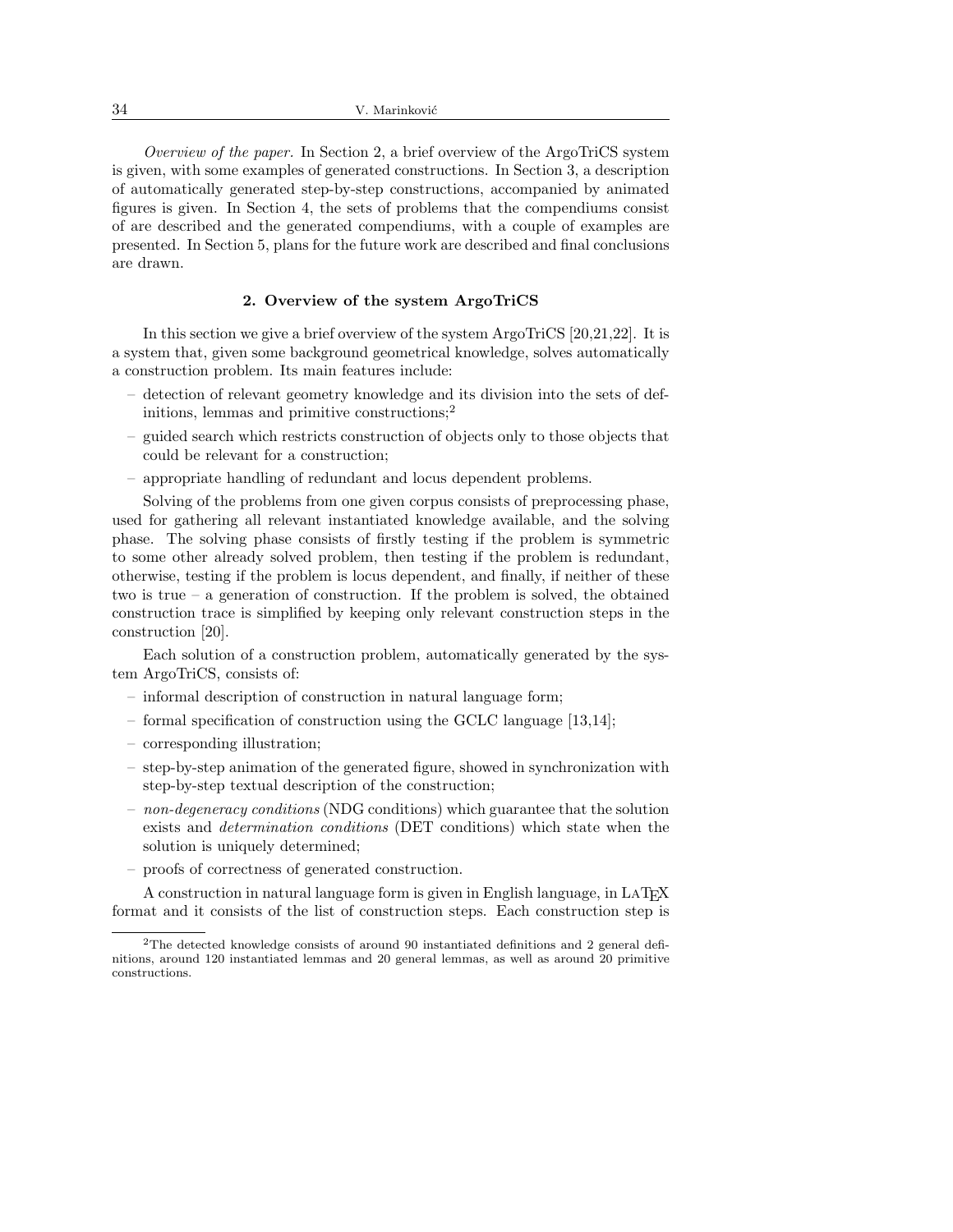accompanied by the set of non-degeneracy conditions and the set of determination conditions (if they are present).

Construction in GCLC language represents a way to give the construction in more formal way, and to generate a corresponding illustration of the construction. For this purpose the GCLC tool is used [13,14,15].

Apart from the construction, a specification of the input to the provers available within the GCLC tool and OpenGeoProver [19] can be automatically generated. In this way, for problems where automated theorem provers succeed in proving these conjectures, a correctness of generated construction is automatically obtained. Proofs of correctness will not be discussed in the further text and they will not be a part of the generated compendiums.

Step-by-step animations of constructions are a new feature of the system, first presented in this paper (as well as the compendium itself). Step-by-step animations are described in more details in the next section.

The following example shows an automatically generated construction in natural language form for Problem  $47:\{A, M_a, T_a\}$  (along with non-degenerate conditions and determination conditions).

EXAMPLE 1. Given points A,  $M_a$ , and  $T_a$ , construct the triangle ABC.

- 1. Using the point A and the point  $T_a$ , construct a line  $s_a$  (rule W02);  $\%$  DET: points A and  $T_a$  are not the same;
- 2. Using the point  $M_a$  and the point  $T_a$ , construct a line a (rule W02);  $\%$  DET: points  $M_a$  and  $T_a$  are not the same;
- 3. Using the point  $M_a$  and the line a, construct a line  $m_a$  (rule W10b);
- 4. Using the line  $m_a$  and the line  $s_a$ , construct a point  $N_a$  (rule W03);  $\%$  NDG: lines  $m_a$  and  $s_a$  are not parallel  $\%$  DET: lines  $m_a$  and  $s_a$  are not the same;
- 5. Using the point A and the point  $N_a$ , construct a line  $m(AN_a)$  (rule W14);  $\%$  DET: points A and  $N_a$  are not the same;
- 6. Using the line  $m(AN_a)$  and the line  $m_a$ , construct a point O (rule W03); % NDG: lines  $m(AN_a)$  and  $m_a$  are not parallel  $\%$  DET: lines  $m(AN_a)$  and  $m_a$  are not the same;
- 7. Using the point A and the point O, construct a circle  $k(O, C)$  (rule W06);  $\%$  NDG: points A and O are not the same;
- 8. Using the circle  $k(O, C)$  and the line a, construct a point C and a point B (rule W04).

 $\%$  NDG: line a and circle  $k(O, C)$  intersect.

Non-degenerate conditions: line a and circle  $k(O, C)$  intersect; points A and O are not the same; lines  $m(AN_a)$  and  $m_a$  are not parallel; lines  $m_a$  and  $s_a$  are not parallel.

Determination conditions: lines  $m(AN_a)$  and  $m_a$  are not the same; points A and  $N_a$  are not the same; lines  $m_a$  and  $s_a$  are not the same; points  $M_a$  and  $T_a$  are not the same; points A and  $T_a$  are not the same.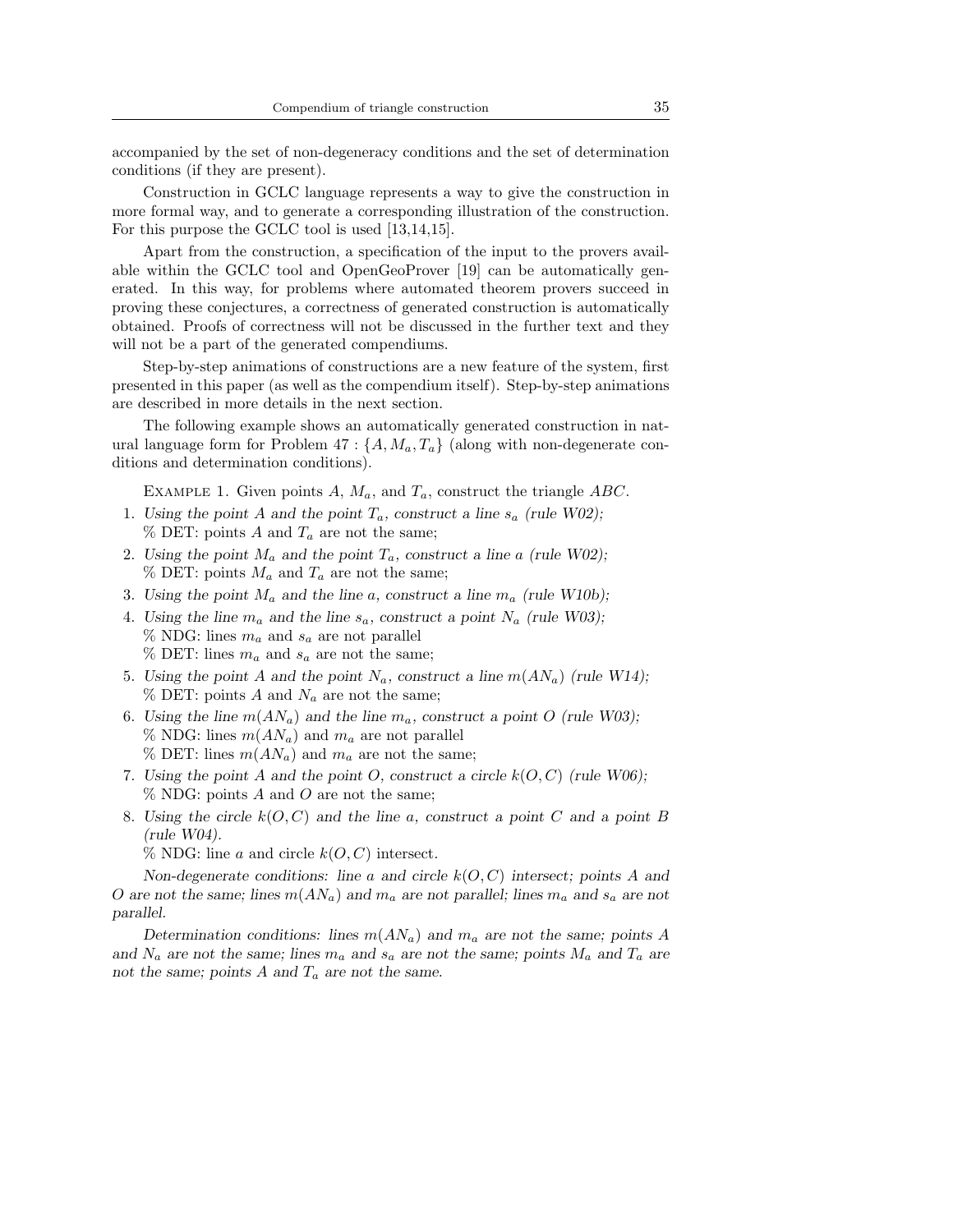Formal specification of generated construction, which follows, is generated automatically using the ArgoTriCS tool, in geometrical language GCLC.

```
point A 80 95
point M_a 65 40
point T<sub>-</sub>a 70.86 40
cmark_t A
cmark_b M_a
cmark_b T_a
% DET: points A and T a are not the same
% Constructing a line s_a which passes through point A and point T_a
line s_a A T_a
drawline s<sub>-</sub>a
% DET: points M_a and T_a are not the same
% Constructing a line a which passes through point M_a and point T_a
line a M_a T_a
drawline a
% Constructing a line m_a which is perpendicular to line a
% and which passes through point M_a
perp m_a M_a a
drawline m_a
% NDG: lines m_a and s_a are not parallel
% DET: lines m a and s a are not the same
% Constructing a point N_a which belongs to line m_a and line s_a
intersec N<sub>-</sub>a m<sub>-a</sub> s<sub>-a</sub>
cmark_b N_a% DET: points A and N<sub>-</sub>a are not the same
% Constructing bisector m(AN a) of the segment AN a
med m(AN_a) A N_a
drawline m(AN_a)
drawsegment A N_a
% NDG: lines m(AN a) and m a are not parallel
% DET: lines m(AN a) and m a are not the same
% Constructing a point O which belongs to line m(AN a) and line m a
intersec 0 m(AN_a) m_a
cmark_t 0
% NDG: points A and O are not the same
% Constructing a circle k(O,C) whose center is at point O
% and which passes through point A
circle k(O,C) O A
drawcircle k(O,C)
% NDG: line a and circle k(O,C) intersect
% Constructing points C and B which are in intersection of k(O,C) and a
intersec2 C B k(O,C) a
cmark_b Ccmark_b B
drawsegment A B
drawsegment A C
drawsegment B C
```
The corresponding automatically generated illustration is given in Figure 1. The points given by the problem setting are given in different color than the points introduced during the construction.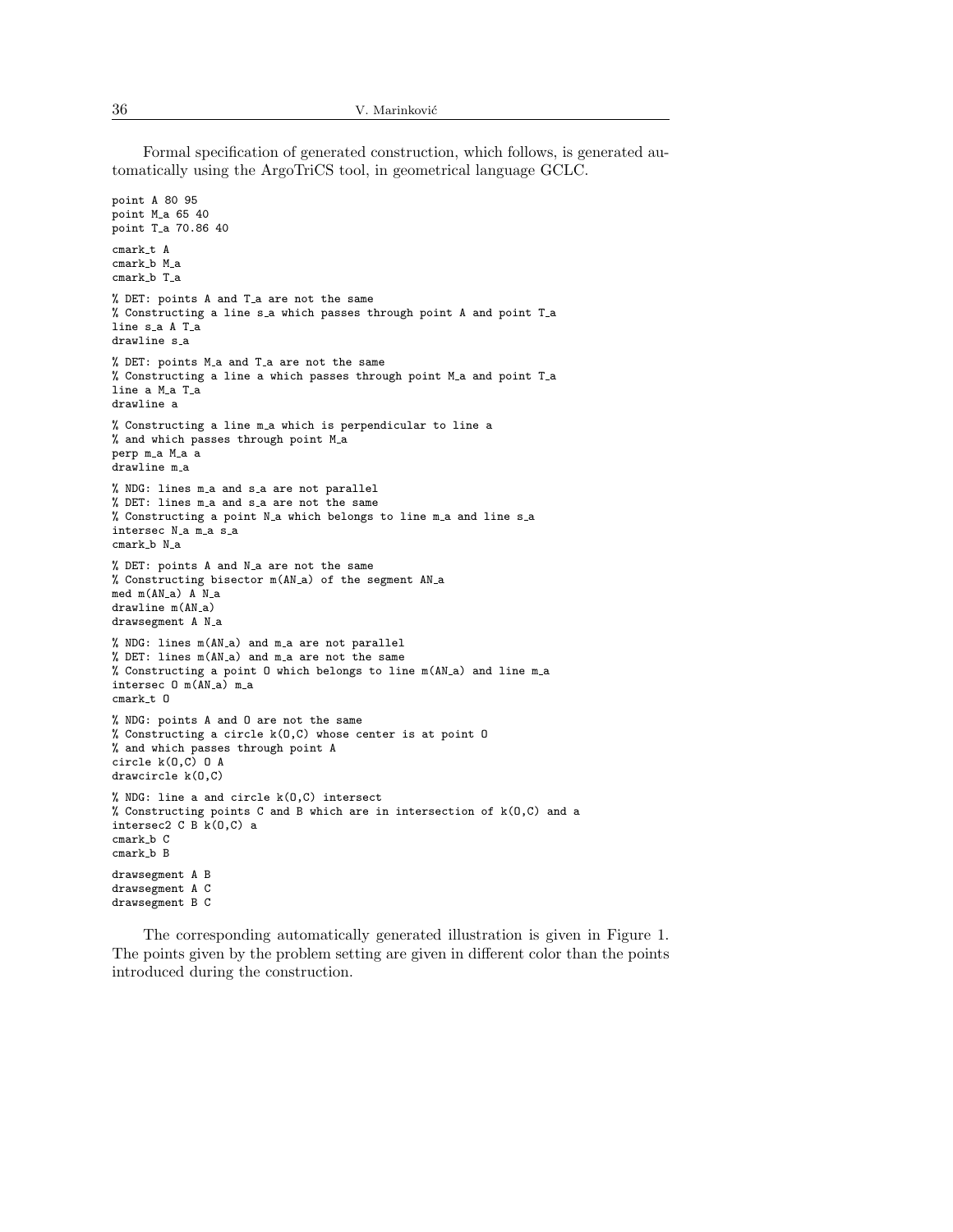

Fig. 1. Illustration for Problem 47

### 3. Animated step-by-step constructions

In order to make the generated constructions more comprehensible to students a step-by-step illustrations of constructions are produced. They are important since in this way students do not only see the final construction and the illustration, but can also follow the construction step-by-step.

These animated step-by-step illustrations are generated using the GCLC tool. As we already mentioned, ArgoTriCS can automatically export a formal description of the generated construction in GCLC language. This formal specification can be exported into a sequence of bmp figures which can be further used for generation of the animated figure in gif format. One such animated figure is illustrated in Figure 2.

Beside the illustrations, a step-by-step textual descriptions of the constructions are provided. They are generated in HTML using jQuery, by showing an item by item of the list of construction steps (given in natural language form), in synchronization with the animation.

An example of the page showing the first five construction steps, followed by the partially generated illustration is shown in Figure 3.

### 4. On-line compendium

The solutions to construction problems obtained automatically by the system ArgoTriCS are organized within compendiums of construction problems, while the solving system ArgoTriCS is also publicly available. Two compendiums have been generated – one for problems belonging to Wernick's corpus and the other for the problems from Connelly's corpus.

These compendiums can be beneficial both to students and teachers. Teachers could enrich their lectures by showing these step-by-step generated solutions of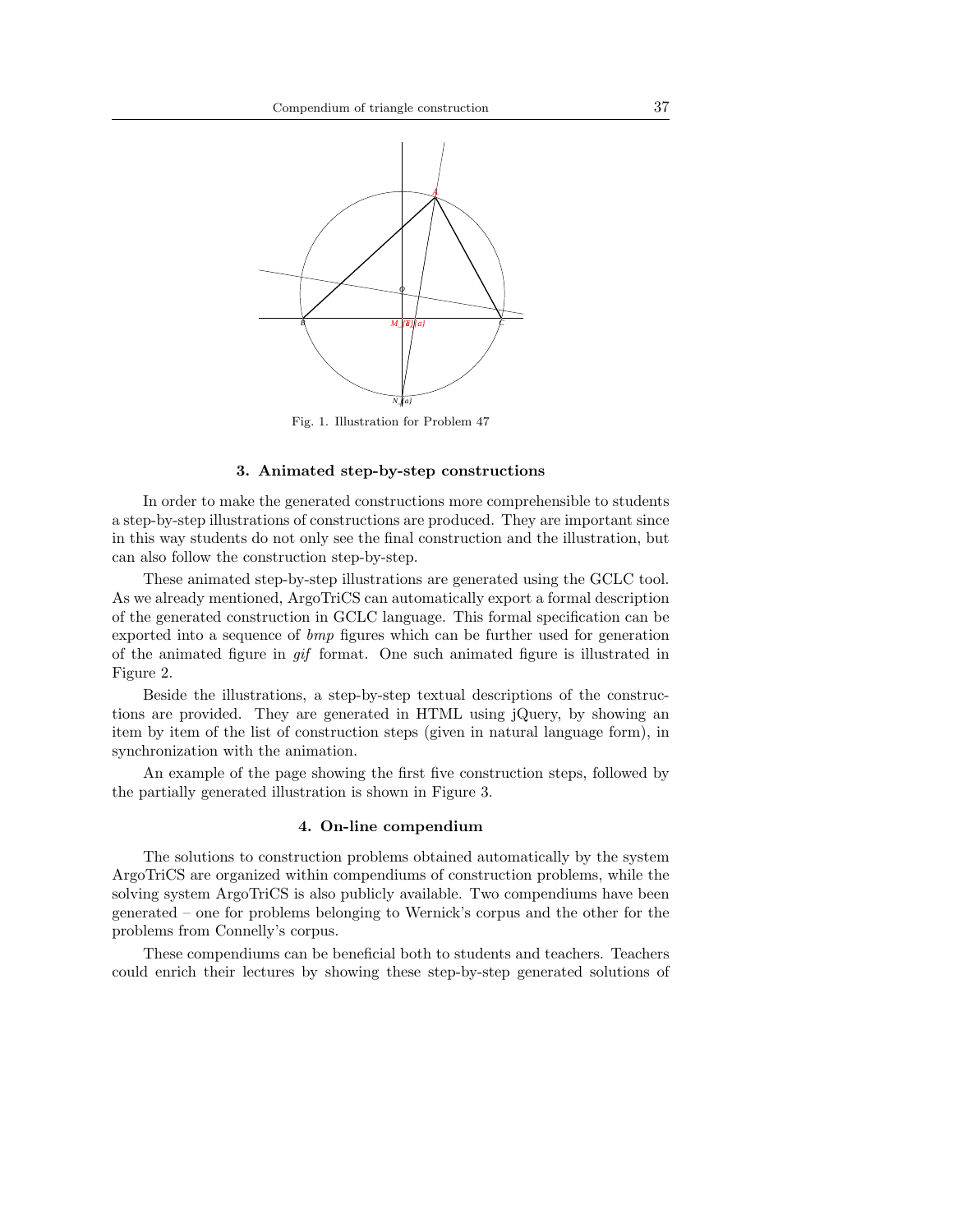

Fig. 2. Step-by-step animation of generated figure

construction problems. For students, this would present a big corpus of solutions to many interesting problems, containing many different ideas, and since it is put online it is highly accessible. This present a sort of encyclopedia knowledge, available to everyone who needs help with solving this kind of problems.

#### 4.1. Set of problems

In Wernick's list, the problems  $\{A, B, G\}$  and  $\{A, C, G\}$  are considered analogous and therefore the second one is not given in the list (see Table 1). In contrast to this, in the method used by ArgoTriCS the centroid is not defined as an intersection point of three medians of the triangle, but as an intersection point of two medians, and the property that the third one passes through the centroid is considered a lemma. So, in contrast to Wernick's list, we will consider the problems  ${A, B, G}$  and  ${A, C, G}$  distinct. According to this, the set of problems that have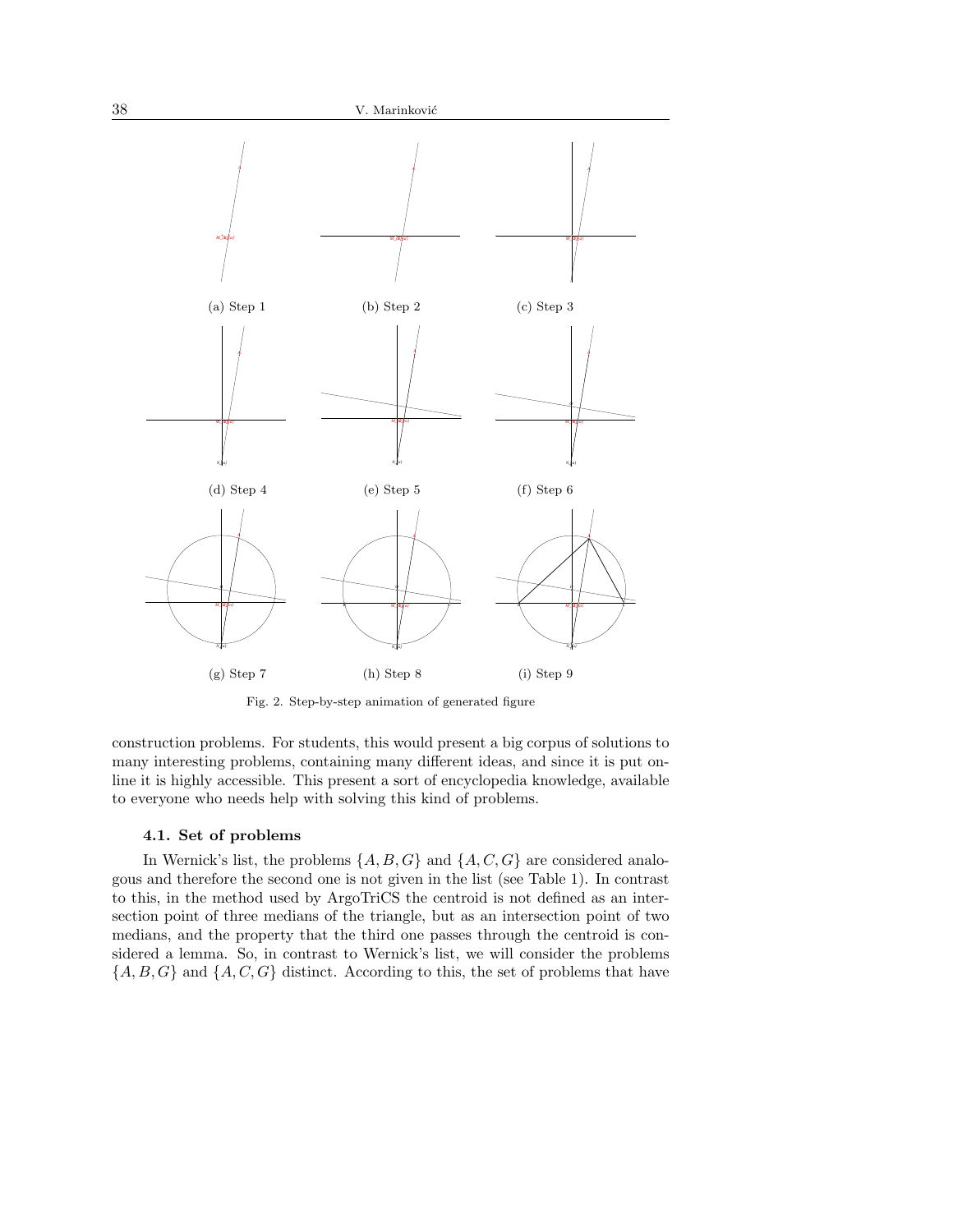

Fig. 3. Automatically generated HTML page showing the partial construction for Problem 47 (consisting of first five construction steps)

been solved using the ArgoTriCS are the problems from extended Wernick's and Connelly's corpora.

The system ArgoTriCS is able to solve almost all solvable problems from Wernick's and Connelly's list: 66 out of 74 solvable problems from Wernick's list and 62 out of 73 solvable problems from Connelly's list [20,21,22]. The system also successfully detects all redundant and locus dependent problems, as well as problems symmetric to another ones.

Considering the extended versions of the corpora, ArgoTriCS is used for solving all 560 triples of points from Wernick's list and currently it identified 268 of them solvable, 93 locus dependent, 7 redundant, while currently it cannot solve 192 triples. Out of these 192 problems, 166 were proved to be unsolvable [28], while for the remaining ones ArgoTriCS requires some additional knowledge to be added. ArgoTriCS is also used for solving 580 triples of points from Connelly's corpus and currently it can solve 223 triples of points, it identified 84 as locus dependent, 9 of them as redundant, while 264 of them the system can not solve using the current background knowledge.

The times needed for solving problems presented in the compendiums span from a couple of milliseconds to more than an hour. The longest generated construction consists of 19 construction steps and it is reached for problem  ${E_a, I, M_a}$ from Connelly's corpus.

#### 4.2. Description of the compendium

There are 560 problems in Wernick's corpus and 580 problems in Connelly's corpus. Overall, the compendiums contain 491 solvable problems with automatically generated solutions, 177 locus dependent problems and 16 redundant problems. The compendiums are available from http://poincare.matf.bg.ac.rs/

~vesnap/animations/compendiums.html. They are organized as follows: firstly, an HTML page which contains some basic informations about these two corpora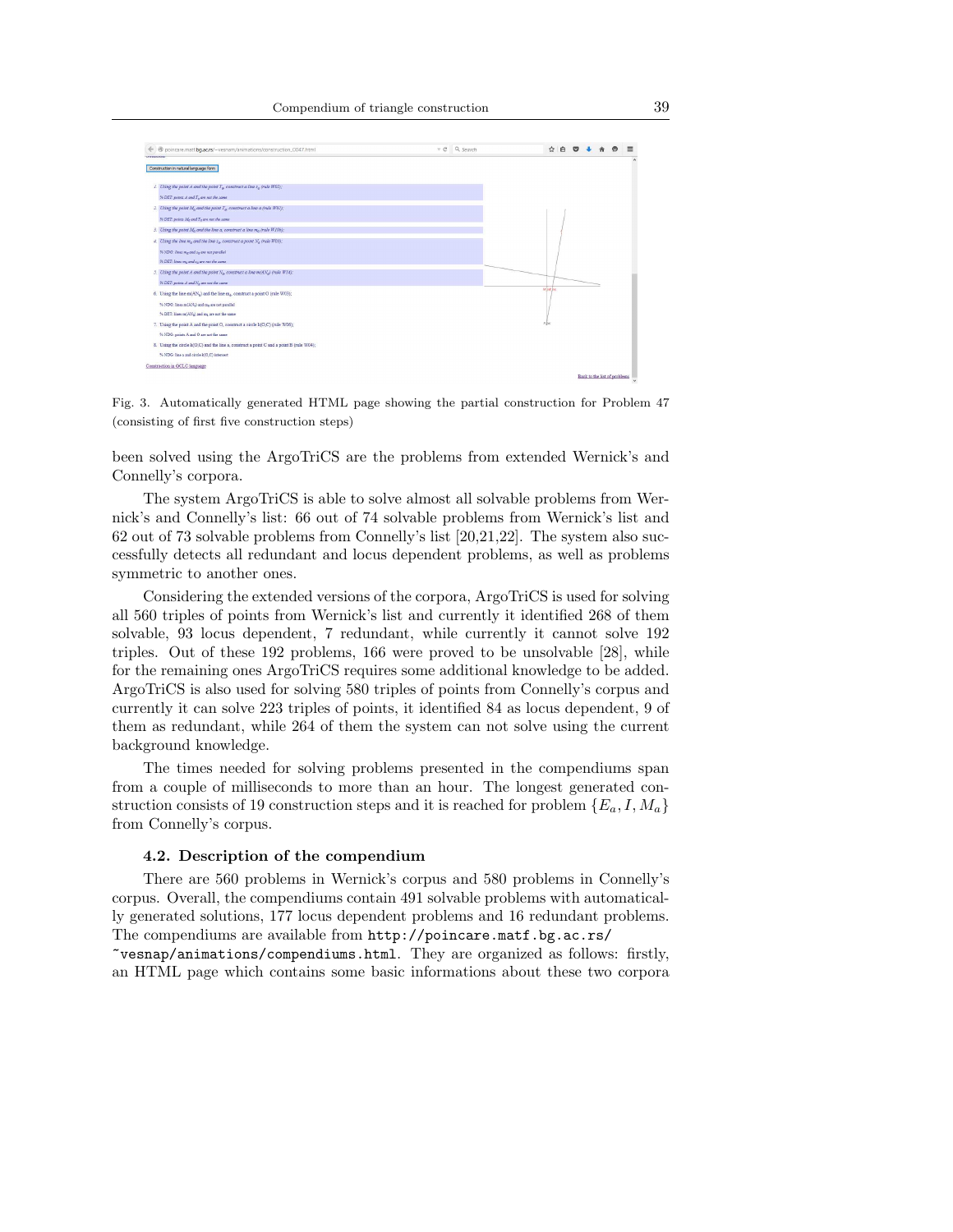is shown. It contains a short description of each corpus with the illustration of the points used in these two corpora, links to two generated compendiums and accompanying bibliography (Figures 4 and 5).

| coincare.matf.bg.ac.rs/~vesnam/animations/compendiums.html                                                                                                                                                                                                                                                                                                         |         | $\tau$ e' $\alpha$ Search | ☆<br>₿ |  |  |
|--------------------------------------------------------------------------------------------------------------------------------------------------------------------------------------------------------------------------------------------------------------------------------------------------------------------------------------------------------------------|---------|---------------------------|--------|--|--|
| On-line compendiums of triangle location construction problems                                                                                                                                                                                                                                                                                                     |         |                           |        |  |  |
| Triangle location construction problems are construction problems in which the task is to construct a triangle ABC, using straightedge and compass, given positions of three characteristic points of the triangle. In 1982. W<br>triangle location problems where three characteristic points are selected among the following 16 points:                         |         |                           |        |  |  |
| • A. B. C. O: three vertices and circumcenter:<br>· M <sub>2</sub> , M <sub>2</sub> , M <sub>2</sub> , G: the side midpoints and centroid;<br>• H <sub>a</sub> , H <sub>a</sub> , H <sub>c</sub> , H: three feet of altitudes and orthocenter;<br>· T <sub>a</sub> , T <sub>b</sub> , T <sub>c</sub> , I: three feet of the internal angle bisectors and incenter. |         |                           |        |  |  |
| Wernick's list consists of 139 significantly different problems, and today statuses of all problems from Wernick's list are known: there are 74 solvable problems, 39 unsolvable problems, 3 redundant problems and 23 locus d                                                                                                                                     |         |                           |        |  |  |
| Harold Connelly considered an extended Wernick's list, involving four additional points:                                                                                                                                                                                                                                                                           |         |                           |        |  |  |
| · E <sub>2</sub> , E <sub>2</sub> , E <sub>2</sub> : three Euler points;<br>· N: the center of nine point circle.                                                                                                                                                                                                                                                  |         |                           |        |  |  |
| Current status of problems from Connelly's list is the following: there are 73 solvable problems, 11 unsolvable problems, 5 redundant problems, 19 locus dependent problems and 32 problems with unknown status.<br>M b<br>Ġ<br>P.                                                                                                                                 | Μa<br>п |                           |        |  |  |
| Mc                                                                                                                                                                                                                                                                                                                                                                 | T c H c |                           |        |  |  |

Fig. 4. Automatically generated HTML page containing the description of the compendiums (1)

| <b>Generated compendiums</b>                                                                                                                                                                                                                                                                                                                                                                                                                                                                                                                                                                                                                                                                                                                                                                                                       |
|------------------------------------------------------------------------------------------------------------------------------------------------------------------------------------------------------------------------------------------------------------------------------------------------------------------------------------------------------------------------------------------------------------------------------------------------------------------------------------------------------------------------------------------------------------------------------------------------------------------------------------------------------------------------------------------------------------------------------------------------------------------------------------------------------------------------------------|
| Compendium of solutions to problems from extended Wernick's corpus                                                                                                                                                                                                                                                                                                                                                                                                                                                                                                                                                                                                                                                                                                                                                                 |
| Compendium of solutions to problems from extended Connelly's corpus                                                                                                                                                                                                                                                                                                                                                                                                                                                                                                                                                                                                                                                                                                                                                                |
| <b>Bibliography</b><br>1. William Wernick, Triangle Constructions with Three Located Points, Mathematics Magazine 55, no. 4, 1982.<br>2. Harold Connelly, An Extension of Triangle Constructions from Located Points. Forum Geometricorum 9, 2009.<br>3. Vesna Marinkovic, Predrag Janicic, Towards Understanding Triangle Construction Problems, Intelligent Computer Mathematics - CICM 2012. Lecture Notes in Computer Science, vol. 7362, Springer, 2012.<br>4. Vesna Marinkovic, Pascal Schreck, Predrag Janicic, Computer Theorem Proving for Verifiable Solving of Geometric Construction Problems, Automated Deduction in Geometry 2014, LNCS 9201, Springer, 2015.<br>5. Vesna Marinkovic, ArgoTriCS - Automated Triangle Construction Solver, submitted.<br>System for automated solving construction problems ArgoTriCS |
|                                                                                                                                                                                                                                                                                                                                                                                                                                                                                                                                                                                                                                                                                                                                                                                                                                    |
| Vesna Marinkovic. The Faculty of Mathematics. University of Belgrade                                                                                                                                                                                                                                                                                                                                                                                                                                                                                                                                                                                                                                                                                                                                                               |

Fig. 5. Automatically generated HTML page containing the description of the compendiums (2)

Each compendium is presented by a table containing settings of all problems from that corpus, along with a status of that problem (Figure 6). Each table entry represents a link and by clicking the link a page containing a detailed description of the solution of that problem can be accessed.

The page with a solution contains:

- the problem description given in natural language form;
- the status of the problem determined by the system ArgoTriCS it can be solvable, redundant, locus dependent or its status could not be determined by the system (and in this case the actual status of the problem is given);
- the illustration of the construction;
- the button which enables displaying of the construction in natural language form and a corresponding animated figure, displayed step by step;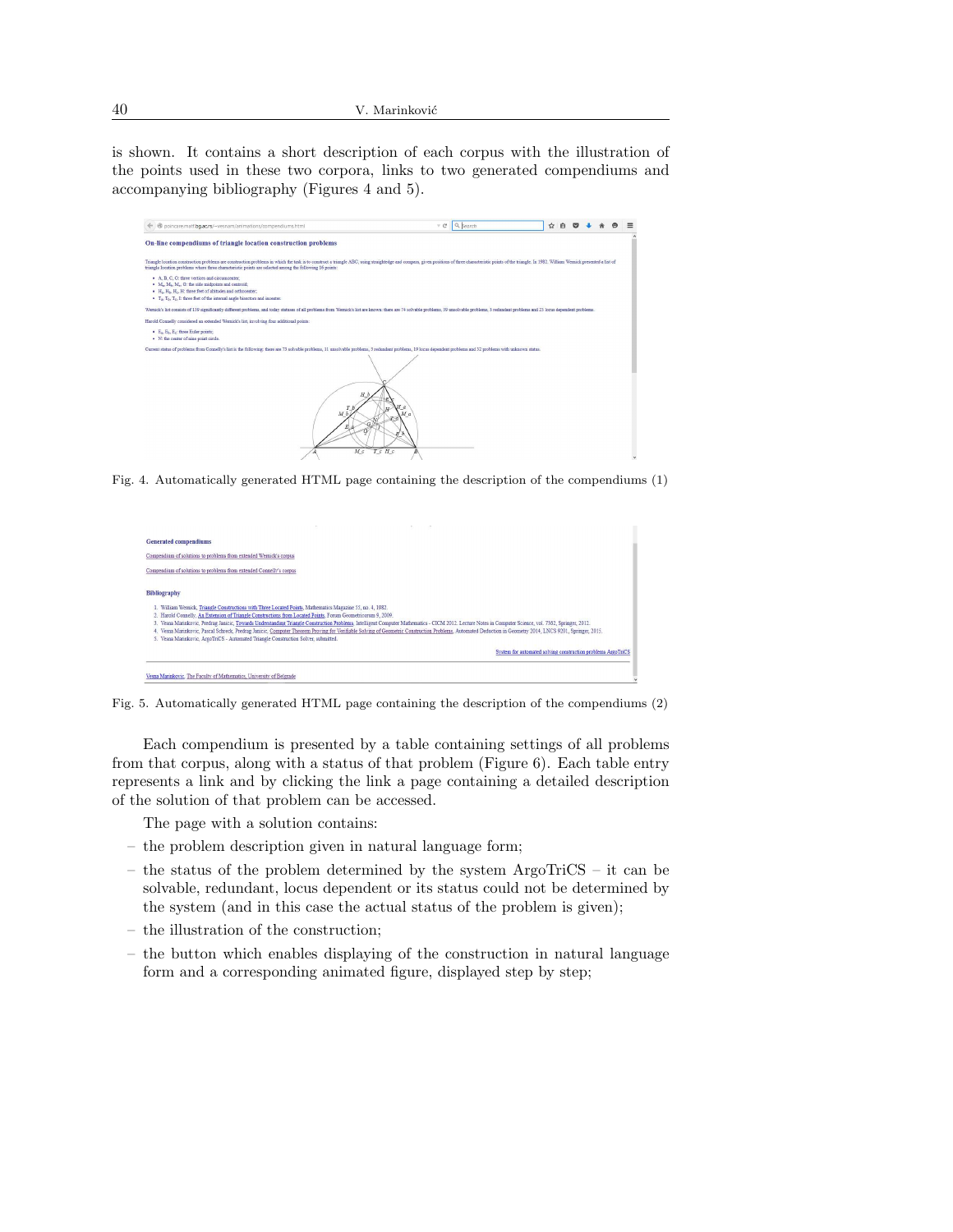| poincare.matf.bq.ac.rs/~vesnam/animations/compendium_wernick.html |                                               |                                                                                                 | $\vee$ C <sup>4</sup> Q <sub>2</sub> Search   | $\bullet$<br>☆ 白<br>$\sim$<br>舍                                                                                                                                                                                 |  |  |  |  |
|-------------------------------------------------------------------|-----------------------------------------------|-------------------------------------------------------------------------------------------------|-----------------------------------------------|-----------------------------------------------------------------------------------------------------------------------------------------------------------------------------------------------------------------|--|--|--|--|
| The list of Wernick's problems                                    |                                               | dependent. $R$ that the problem is redundant, while $U$ denotes that the problem is unsolvable. |                                               | Statuses of all problems: $S(s)$ denotes that the problem is solvable and its solution is given, $S(ns)$ denotes that the problem is proved solvable but its solution is not given, L that the problem is locus |  |  |  |  |
| 1. A, B, C $S(s)$                                                 | 2. A. B. O L                                  | 3. A, B, M, S(s)                                                                                | $4. A, B, Mb$ $S(s)$                          | $5. A, B, M_c, R$                                                                                                                                                                                               |  |  |  |  |
| 6. A, B, G, S(s)                                                  | $7. A, B, H_a$ $L$                            | 8. A, B, H <sub>b</sub> L                                                                       | 9. A, B, H, L                                 | 10. A, B, H S(s)                                                                                                                                                                                                |  |  |  |  |
| 11. A, B, $T_s$ , $S(s)$                                          | 12. A, B, T <sub>b</sub> $S(s)$               | 13. A, B, $T_c$ , L                                                                             | 14. A, B, I $S(s)$                            | 15. A. C. O L                                                                                                                                                                                                   |  |  |  |  |
| 16. A, C, M <sub>a</sub> $S(s)$                                   | 17. A, C, $M_h$ , R                           | 18. A, C, M <sub>c</sub> $S(s)$                                                                 | 19. A. C. G $S(s)$                            | $20. A, C, H_a$ $L$                                                                                                                                                                                             |  |  |  |  |
| 21. A, C, H <sub>b</sub> L                                        | $22. A, C, H_c$ $L$                           | 23. A. C. H S(s)                                                                                | $24. A, C, T_a$ $S(s)$                        | 25. A, C, T <sub>b</sub> L                                                                                                                                                                                      |  |  |  |  |
| $26. A, C, T_c$ $S(s)$<br>27. A. C. I. S(s)                       |                                               | $28. A, O, M2$ $S(s)$                                                                           | $29. A, O, M_b$ L                             | 30. A, O, M, L                                                                                                                                                                                                  |  |  |  |  |
| 32. A, O, H, S(s)<br>31. A. O. G. S(s)                            |                                               | 33. A, O, $H_h$ $S(s)$                                                                          | 34. A, O, H <sub>e</sub> $S(s)$               | 35. A, O, H S(s)                                                                                                                                                                                                |  |  |  |  |
| 36. A, O, T, $S(s)$<br>37. A, O, T <sub>h</sub> S(s)              |                                               | 38. A, O, T <sub>c</sub> $S(s)$                                                                 | 39. A, O, I, S(s)                             | 40. A, $M_a$ , $M_b$ , $S(s)$                                                                                                                                                                                   |  |  |  |  |
| 41. A, $M_a$ , $M_c$ , $S(s)$                                     | $42. A, M_a, G, R$                            | 43. A, $M_a$ , $H_a$ $L$                                                                        | 44. A, $M_{2}$ , $H_{h}$ , $S(s)$             | 45. A, M <sub>a</sub> , H <sub>c</sub> $S(s)$                                                                                                                                                                   |  |  |  |  |
| 46. A, $M_a$ , H $S(s)$                                           | 47. A, M <sub>a</sub> , T <sub>a</sub> $S(s)$ | 48. A, M <sub>a</sub> , T <sub>h</sub> U                                                        | 49. A, M, T <sub>c</sub> U                    | 50. A, $M_a$ , I $S(s)$                                                                                                                                                                                         |  |  |  |  |
| 51. A, $M_h$ , $M_e$ , $S(s)$                                     | 52. A, M <sub>b</sub> , G $S(s)$              | 53. A, M <sub>b</sub> , H <sub>a</sub> L                                                        | 54. A, $M_h$ , $H_h$ $L$                      | 55. A, M <sub>b</sub> , H <sub>c</sub> , L                                                                                                                                                                      |  |  |  |  |
| 56. A, $M_h$ , H $S(s)$                                           | 57. A, $M_h$ , $T_a$ , $S(s)$                 | 58. A. M., T. L                                                                                 | 59. A, M <sub>b</sub> , T <sub>c</sub> $S(s)$ | 60. A, $M_h$ , I $S(s)$                                                                                                                                                                                         |  |  |  |  |
| 61. A, M <sub>c</sub> , G $S(s)$                                  | 62. A, $M_c$ , $H_a$ , $L$                    | 63. A, $M_e$ , $H_h$ $L$                                                                        | $64.$ A, M <sub>c</sub> , H <sub>c</sub> L    | 65. A, M <sub>c</sub> , H $S(s)$                                                                                                                                                                                |  |  |  |  |
| 66. A, M <sub>c</sub> , T <sub>n</sub> $S(s)$                     | $67. A, M_c, T_b$ $S(s)$                      | 68. A, M <sub>c</sub> , T <sub>c</sub> L                                                        | 69. A, $M_c$ , I $S(s)$                       | 70. A, G, H <sub>2</sub> L                                                                                                                                                                                      |  |  |  |  |
| 71. A, G, $H_b$ , $S(s)$<br>$72. A, G, H_c$ , $S(s)$              |                                               | $73. A, G, H$ $S(s)$                                                                            | 74. A, G, T, $S(s)$                           | 75. A, G, T <sub>h</sub> U                                                                                                                                                                                      |  |  |  |  |
| $76. A, G, T_c$ U<br>77. A. G. I S(s)                             |                                               | 78. A, H <sub>a</sub> , H <sub>b</sub> $S(s)$                                                   | 79. A, $H_a$ , $H_c$ , $S(s)$                 | 80. A, H, H L                                                                                                                                                                                                   |  |  |  |  |
| 81. A. H., T. L                                                   | 82. A, $H_a$ , $T_b$ , $S(s)$                 | <b>83.</b> A, H <sub>2</sub> , T <sub>c</sub> $S(z)$                                            | 84. A, $H_a$ , $I$ $S$ (s)                    | 85. A, $H_h$ , $H_c$ , $S(s)$                                                                                                                                                                                   |  |  |  |  |

Fig. 6. Automatically generated HTML page containing the table with settings of problems from Wernick's corpus

– the link to the construction in GCLC language.

An example of the page containing a solution to Problem 47 :  $\{A, M_a, T_a\}$  is presented in Figures 7 and 8.



Fig. 7. Automatically generated HTML page containing the solution of Problem 47 with full construction given (1)

### 4.3. Related work

In the near past, some efforts were already put into compiling collections of solutions to triangle construction problems.

Fursenko considered a somewhat different set of triangle construction problems [18] (which involves size of the angles in triangle, lengths of sides, altitudes, medians, radius of inscribed circle and circumcircle, etc.) and published (in Russian) the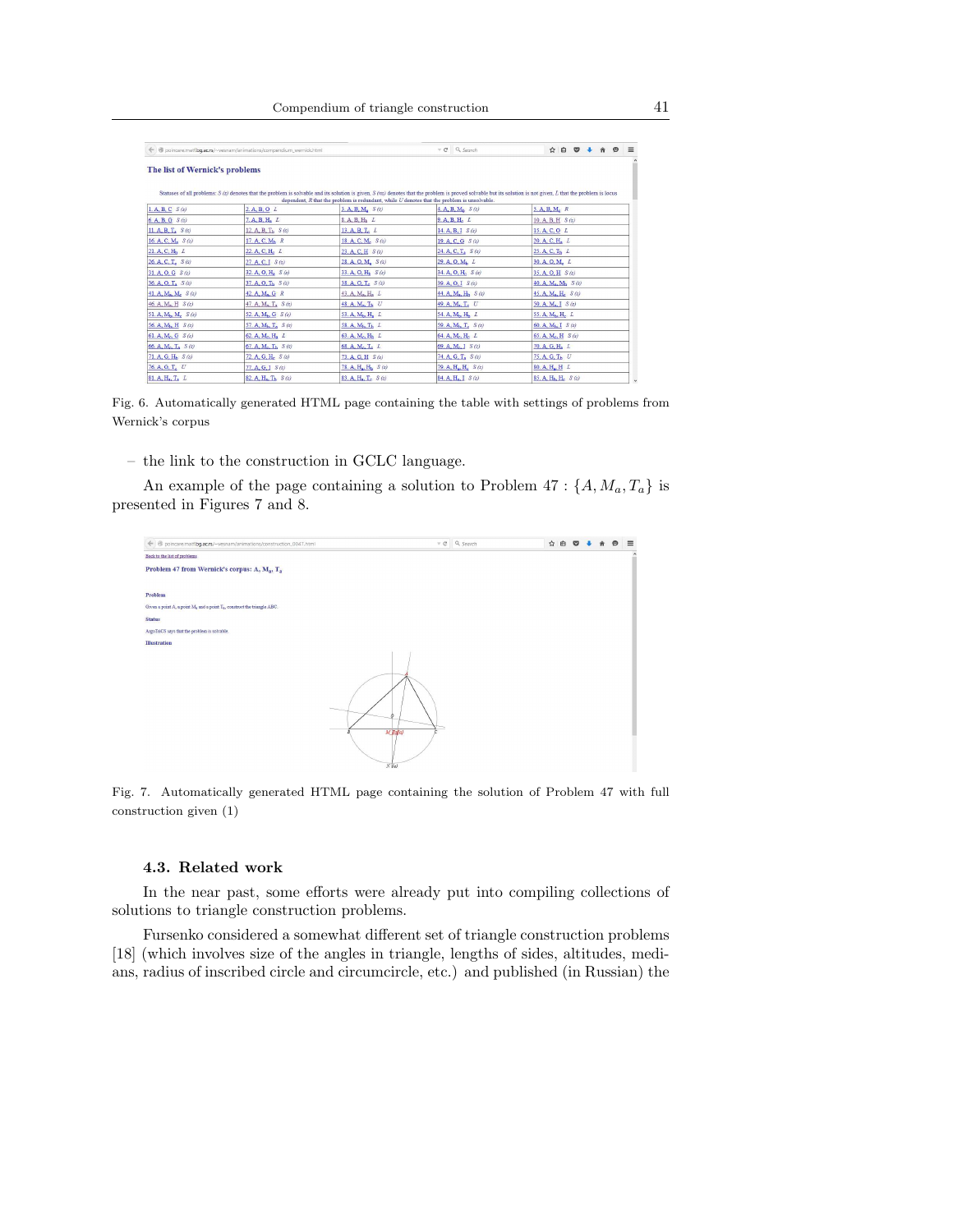

Fig. 8. Automatically generated HTML page containing the solution of Problem 47 with full construction given (2)

results consisting a brief analysis of 350 essentially different problems sometimes followed by an accompanying illustration [7,8]. However, all solutions were manually made and there is neither informal nor formal description of constructions.

Lopes considered more-or-less the same corpus of problems and published some of these results on-line (in Spanish) [17]. However, these solutions offer only the analysis of the solution (which is sometimes obtained by some algebraic arguments), there is no description of the construction, nor the according illustration and all presented solutions were made by hand.

Montesdeoca published in Spanish an on-line compendium consisting of around 200 interesting triangle construction problems [24]. For each of the problems, a link to detailed analysis is given, accompanied by the illustration in Cabri. Also, the number of solutions is discussed. All of these solutions were made by hand, with no automation involved.

Specht created an on-line compendium in German [29] which offers solutions to 62 (out of 74) solvable problems from Wernick's list. However it deals only with original Wernick's list (and not Connelly's list or their extensions) and all presented solutions were made by hand. Also, there are no formal specifications of the constructions.

None of these compendiums do not offer step-by-step animations. Also, only the compendium proposed in this paper is generated automatically, in a systematic manner, which makes it more reliable compared to the other systems.

There are also another approaches to automatically solving construction problems in geometry [3,9,10,27], but they were not used for generation of big, on-line compendiums of construction problems.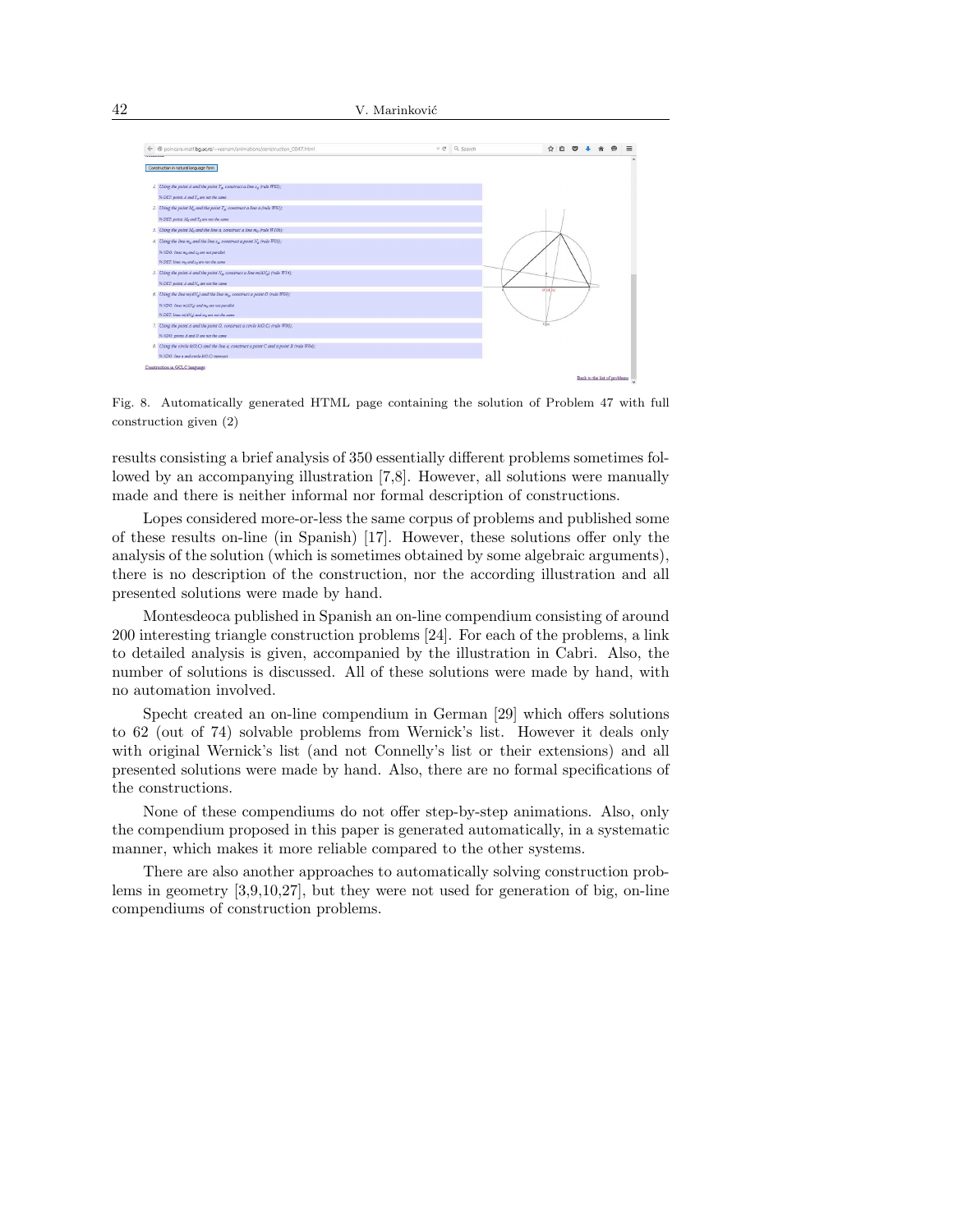#### 5. Conclusions and future work

In this paper we have presented the on-line compendiums consisting of automatically generated solutions to most of the problems from extended Wernick's and Connelly's corpora. To our knowledge, these are the first on-line compendiums which were completely automatically generated and which provide step-by-step animated constructions. They also contain elegant constructions in natural language form, as well as formal descriptions of constructions, with associated illustrations.

For the future work, we plan to consider other corpora of triangle construction problems based on various geometrical quantities [7,8,18] and to generate similar on-line compendiums of solved problems from these corpora.

Also, we plan to incorporate the new levels of interaction with users into the compendiums, thereby making them more interactive.

It would be also useful to provide to students one-step guidance, by showing step by step of the analysis phase of the solution of construction problem. For instance, some properties which follow from the specification of the problem could be given, but not enough for performing the construction, and student should find the rest of the properties which enable a construction.

ACKNOWLEDGMENT. I would like to thank Andjelka Zečević for her help about using jQuery and Predrag Janičić for many useful comments.

#### **REFERENCES**

- [1] J. Anglesio and V. Schindler, Solution to problem 10719, Amer. Math. Monthly 107 (2000), 952–954.
- [2] F. Botana, M. Hohenwarter, P. Janičić, Z. Kovács, I. Petrović, T. Recio, S. Weitzhofer, Automated theorem proving in GeoGebra: Current achievements, J. Automated Reasoning 55, 1 (2015), 39–59.
- [3] S.C. Chou, X.S. Gao, J.Z. Zhang, Machine Proofs in Geometry, World Scientific, Singapore, 1994.
- [4] H. Connelly, An extension of triangle constructions from located points, Forum Geometricorum, 9 (2009), 109–112.
- [5] H. Connelly, N. Dergiades, J.-P. Ehrmann, Construction of triangle from a vertex and the feet of two angle bisectors, Forum Geometricorum, 7 (2007), 103–106.
- E. Danneels, A simple construction of a triangle from its centroid, incenter, and a vertex, Forum Geometricorum, 5 (2005), 53–56.
- [7] V. B. Fursenko, Lexicographic account of triangle construction problems (part I), Mathematics in schools  $5$  (1937), 4–30 [In Russian].
- [8] V. B. Fursenko, *Lexicographic account of triangle construction problems (part II)*, Mathematics in schools  $6$  (1937), 21–45 [In Russian].
- [9] Xiao-Shan Gao, Shang-Ching Chou, Solving geometric constraint systems. II. A symbolic approach and decision of rc-constructibility, Computer Aided Design 30 (1998), 115–122.
- [10] S. Gulwani, V. A. Korthikanti, A. Tiwari, Synthesizing geometry constructions, in: Programming Language Design and Implementation, PLDI 2011, pp. 50–61, ACM, 2011.
- [11] M. Hohenwarter, K. Fuchs, Combination of dynamic geometry, algebra and calculus in the software system GeoGebra, Proceedings of Computer Algebra Systems and Dynamic Geometry Systems in Mathematics Teaching Conference, 2004.